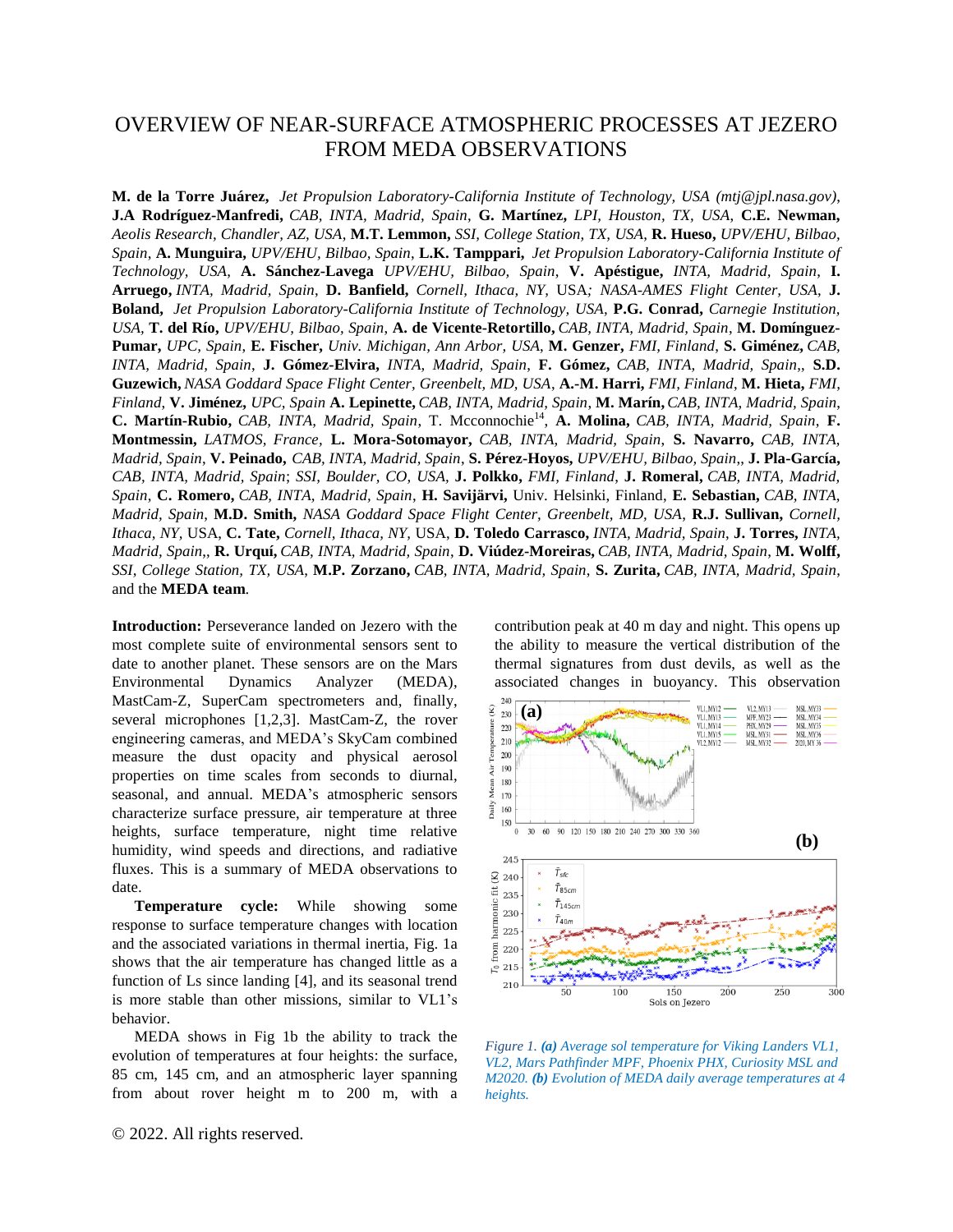helps identify the passage of convective plumes, when the density at low heights coincides with the density at 40 m, see Figure 2, and sometimes separate those above 40 m from lower ones. Following the time when the signal of convective plumes enables and its relation to dust events, allows to link convective cells to the passage of dust devils [5]. Figure 2 shows the density at several heights during the passage of a dust object.



*Figure 2. Air density estimates in g/m<sup>3</sup> at the surface (olive green), 85cm (blue), 145cm (green), and 40m (magenta) above the surface overlaid with surface pressure (blue symbols) during the passage of a pressure eddy drop. It shows the vertical signature of the passage of convective plumes vertical mixing and reduce the density differences from 40 m (green) to that at 145cm and 85cm (red).*

**Pressure cycle:** The pressure cycle is following its seasonal pattern and some more focus has been set on the amplitude of pressure tides. They respond to changes in opacity (Fig. 3a) measured by the SkyCam, MCAM-Z and the engineering cameras. A first noticeable difference was the smaller amplitude of Jezero's diurnal tide when compared with Gale [6] or Viking [7,8], Fig. 3b. While the behavior at Jezero was reasonably well predicted by the models intercompared in [9], there are differences in the amplitude and especially the timing of the disruptions caused by dust storms, and also to the seasonal cycle of the polar cap sublimation and growth peaks.

Another visible difference appears in the comparison to the pressure cycle observed by Curiosity's Rover Environmental Monitoring Station (REMS) at Gale during the same period. This difference is largely due to the local characteristics of how the lateral hydrostatic adjustment to the topography interacts with the exchanges of air mass between the interior and exterior of the basin [10]. On Gale the amplitude of the diurnal pressure tide remained larger than the semidiurnal pressure tide. Both were slightly higher than that of MEDA, the diurnal had a different response to a dust storm near  $L<sub>s</sub>$ ~150°, and the convexity of the semidiurnal tide had opposite sign at Jezero than over Gale between  $L_s \sim 30$ and  $L_s \sim 140^\circ$ .



*Figure 3. Temporal evolution from L<sup>s</sup> 10º to 170º for (a) Diurnal cycle of aerosol opacity at 699 nm before noon (blue) and after noon (red); (b) response of the normalized diurnal, semidiurnal, and terdiurnal tide to the dust cycle on Jezero; and (c) same pressure tide amplitudes at Gale.*

**Aeolian Processes:** MEDA wind observations [see 5] are consistent with the model predictions [8,11] that daytime and nighttime wind directions respond to different mechanisms. The most frequent wind orientation during daytime is consistent with the regional models of synoptic scale winds. At night the local Jezero slope topographic flows seem to dominate over the synoptic meteorology.

The two different wind regimes leave a different mark in the average wind speeds, shown in Figure 4, and the times when the wind is most unstable (top of Figure 4). During the daytime convective regime, that is between ~9 am LTST and ~15 LTST, wind speeds are intense and so are their standard deviations. However, the strongest winds appear in the evening transition, around 15 to 18 LTST, as the surface is cooling down. After a calm period of about 2 hours, new jets form and last from around 20 LTST to midnight and into the early hours of the new sol. These nighttime winds don't seem to generate as strong fluctuations as those driven by daytime convection.

Jezero's abundance of eddy pressure signatures and wind surges accompanied by dust lifting stands out from other Mars locations [11]. Jezero accumulates a high frequency of dust devils, and dust clouds rising and flying over the rover. This characteristic of Jezero is providing new aspects of the physical processes involved in active dust lifting.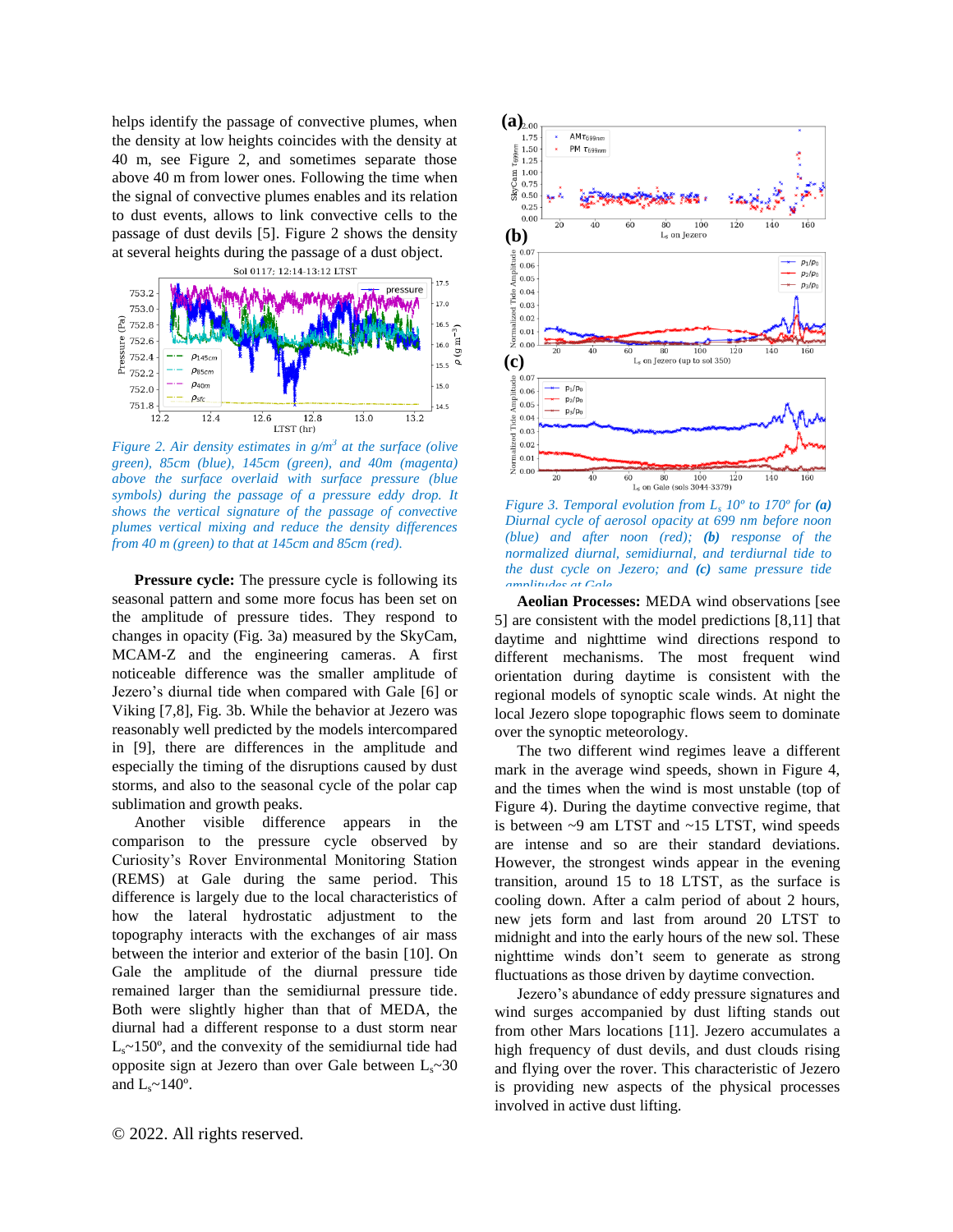

*as standard deviation of wind speeds, and; Bottom: 5-minute averaged wind speeds marking different dynamical regimes in daytime and evening.*

**Local hydrological cycle:** The Local hydrological cycle combined with the radiation cycle are key components of astrobiological models for Mars, as well as processes that affect alteration and geochemistry. MEDA relative humidity measurements follow an approach that can be compared to similar sensors flown to other locations on Phoenix and Curiosity's REMS. SuperCAM adds information on total water column that can be compared to surface MEDA's observations. As of this writing Jezero appears as a drier location even under a higher water column content.

Another observation is a night time humidity cycle with several peaks that was not predicted [11] and could be related to wind transport of water or to exchanges with the surface. Understanding the potential reasons for this result requires a longer data record that enables to separate what are robust, long lasting effects that could be associated to latitude, altitude, or topography, and what may be seasonal effects. Therefore more constant monitoring is needed and key in helping constrain what mechanisms are more intense at Jezero than at Gale. Thus far, the lower nighttime relative humidity at Jezero for the same period raises the possibility of a more active diurnal exchange process between the atmosphere and the surface rather than this effect being purely seasonal or latitudinal influence.

**Radiative cycle:** The ability to regularly measure opacities several times every sol with the Radiation and Dust Sensor (RDS) is not only capturing the evolution of atmospheric opacity, but offers a color index that can separate ice from dust aerosols. It has unveiled that the morning hours meet a slightly more

opaque atmosphere in the morning hours than in the afternoon since M2020 landed [figure 3a and reference 12]. The photodiodes on the RDS, covering from the UV into the near IR have found signatures of early morning clouds [13]. The Thermal Infrared Sensor (TIRS) has confirmed those as well and the Thermal Infrared signatures of the evolution and possible growth of night time clouds.

Additional, channels on the TIRS enable to measure in-situ the radiative energy balance at the surface, its albedo on a small scale, and provide ground validation to satellite measurements over Jezero.

Energy balance estimates combined with measurements of wind speeds and temperature profiles are also being used to infer the diurnal cycle of eddy heat fluxes. The turbulent parameters associated to this heat diffusivity are required to model the exchanges of heat between the surface and the atmosphere that force the local dynamics and transport near the surface.

**Summary and Future Work:** Jezero is reinforcing the different types of environments that one can find on Mars. It is exhibiting unique temperature and pressure cycles attributable to a combination of topographic and latitudinal effects. The ability to capture vertical temperature profiles is enabling for the first time to explore the vertical response of the atmosphere to passing eddies and how the boundary layer responds to different atmospheric dust loads. All of it on a region of Mars where we might land again in the future, thereby providing useful information for the engineering and design of future mission to Jezero. Being at a different location from InSight's and Curiosity, it forms a network of comparable atmospheric sensors that capture how the large-scale circulation simultaneously affects different parts of the red planet. A longer data record and the diverse sensors on MEDA is becoming useful to understand how the global circulation impacts the processes observed at different latitudes and longitudes.

Last, Perseverance's instruments inform the context of other instruments data, the rover engineering activities, and Ingenuity helicopter flight decisions. We hope that MEDA and Perseverance sensors enable novel measurements that we are only starting to discover, like now possible to measure the response of near-surface vertical temperature profiles to dust events, or to the full solar cycle, the cycles of net radiative balance at the surface, or more technical in-situ observations as ground truth for orbital instruments, like direct estimation of thermal inertia and broadband albedo across Perseverance's traverse, or the evolution of magnitudes relevant for Monin-Obukhov parameterizations.